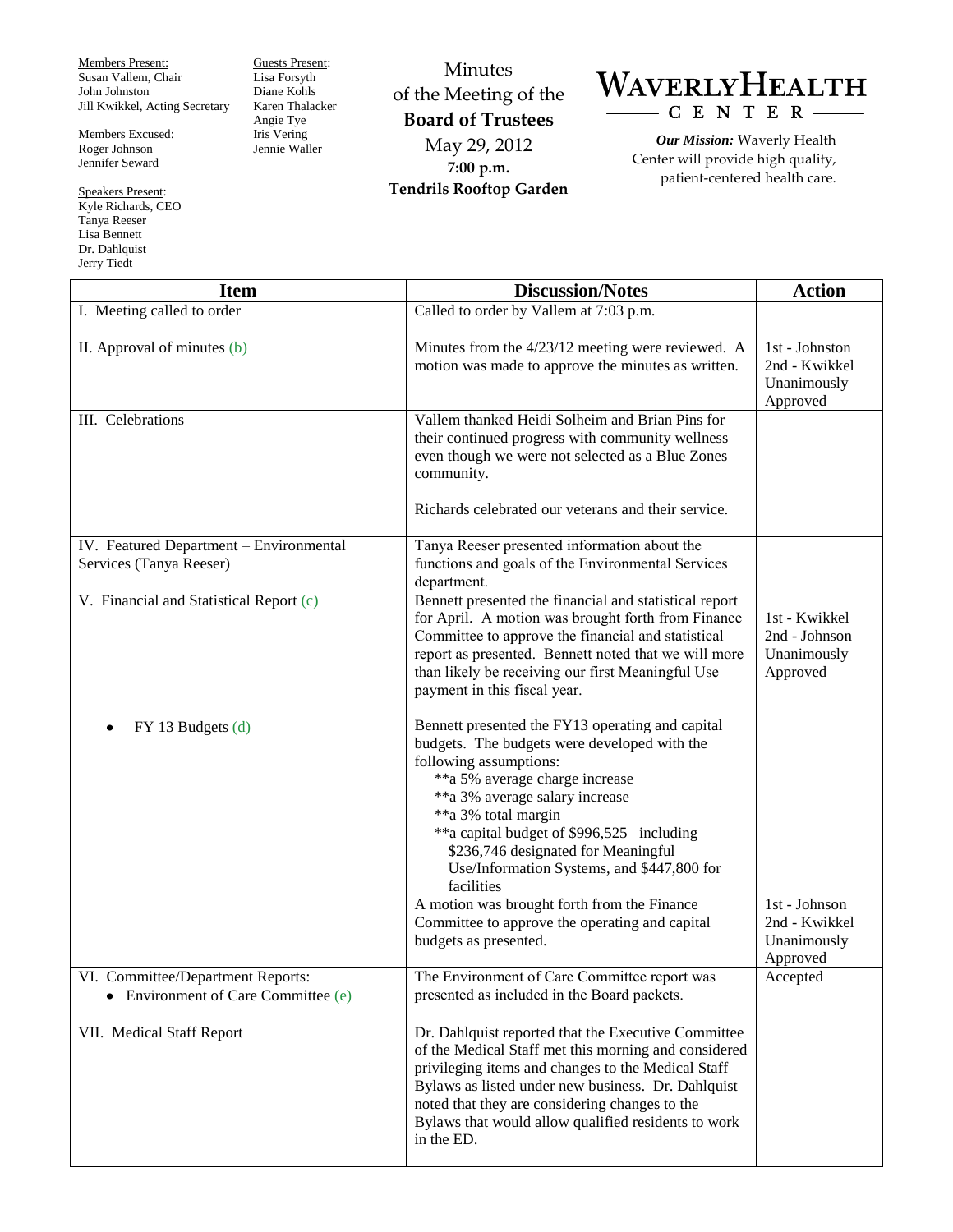| VIII. C.E.O.'s Report                                                                                                                                                                                                                                                                                                                                                                    |                                                                                                                                                                                                                                                                                                                                                                                                                                                                                       |                                                            |
|------------------------------------------------------------------------------------------------------------------------------------------------------------------------------------------------------------------------------------------------------------------------------------------------------------------------------------------------------------------------------------------|---------------------------------------------------------------------------------------------------------------------------------------------------------------------------------------------------------------------------------------------------------------------------------------------------------------------------------------------------------------------------------------------------------------------------------------------------------------------------------------|------------------------------------------------------------|
| • Organizational Chart Update (f)                                                                                                                                                                                                                                                                                                                                                        | Richards presented an update to the organizational<br>chart as included in the Board packets. This change<br>has Occupational, Physical and Speech Therapy<br>reporting to the Director of Community Relations. A<br>motion was made approve the update to the<br>organizational chart as presented.                                                                                                                                                                                  | 1st - Kwikkel<br>2nd - Johnston<br>Unanimously<br>Approved |
| Accountable Care Organizations (g)                                                                                                                                                                                                                                                                                                                                                       | Richards presented information about Accountable<br>Care Organizations. An article was included in<br>Board packets for review.                                                                                                                                                                                                                                                                                                                                                       |                                                            |
| New CMS Regulation<br>٠                                                                                                                                                                                                                                                                                                                                                                  | Richards noted that a new CMS regulation has been<br>put into place that requires a member of the Medical<br>Staff to serve on the Board of Trustees. The Iowa<br>Hospital Association is investigating how this will<br>impact county/city owned hospitals where trustees<br>are elected. More information will be presented as it<br>becomes available.                                                                                                                             |                                                            |
| HealthStream Agreement<br>٠                                                                                                                                                                                                                                                                                                                                                              | Richards presented the renewal of an agreement with<br>HealthStream. A motion was made to approve the<br>agreement as presented.                                                                                                                                                                                                                                                                                                                                                      | 1st - Johnston<br>2nd - Kwikkel<br>Unanimously<br>Approved |
| IX. Old Business<br>Strategic Plan Update                                                                                                                                                                                                                                                                                                                                                | Richards presented an update on the strategic<br>planning process. He noted that 94 people have<br>volunteered to participate in the process. This<br>includes employees, providers and community<br>advisory and Board members. Please contact him if<br>you are interested in participating.                                                                                                                                                                                        |                                                            |
| Meaningful Use Update (Jerry Tiedt) (n)                                                                                                                                                                                                                                                                                                                                                  | Tiedt presented an update on our Meaningful Use<br>progress. He noted that we continue to be in<br>compliance with the requirements and have<br>developed a tracking mechanism to assure that we<br>stay in compliance.                                                                                                                                                                                                                                                               |                                                            |
| X. New Business<br>Reappointments to Medical Staff:<br>• Barbara Burkle, ARNP - Consulting,<br>Internal Medicine, CVMS<br>• Dean Hutchison, CRNA - Active,<br>Anesthesia, WHC<br>■ Ravindra Mallavarapu, MD -<br>Consulting, Internal Medicine, CVMS<br>• Megan McMillin, PA-C - Active, Family<br>Practice, WHC<br>• Benjamin Mason, MD -Consulting,<br>Ophthalmology, Wolfe Eye Clinic | Privileging items were presented as individually<br>listed at left. All files have been reviewed by the<br>Executive Committee of the Medical Staff. The<br>Executive Committee recommends approval. A<br>motion was made to approve all privileging items as<br>individually considered and recommended by the<br>Executive Committee of the Medical Staff.                                                                                                                          | 1st - Kwikkel<br>2nd - Johnston<br>Unanimously<br>Approved |
| New/Revised Policies:<br>٠<br><b>• Communication with Family, Relatives</b><br>and Friends (h)<br>• Nursing Continuing Education (i)<br>• De-Identifying Protected Health<br>Information (j)<br>• Safe Sharps Practice $(k)$<br>• Seclusion Room (1)                                                                                                                                     | The new and revised policies listed at left were<br>presented for review as included in the Board<br>packets. Richards noted that the Communication<br>with Family, Relatives and Friends is being revised<br>based on feedback from the Medical Executive<br>Committee. The other policies listed have been<br>reviewed by the Executive Committee of the Medical<br>Staff and are recommended for approval. A motion<br>was made to approve the new/revised policies as<br>written. | 1st - Johnston<br>2nd - Kwikkel<br>Unanimously<br>Approved |